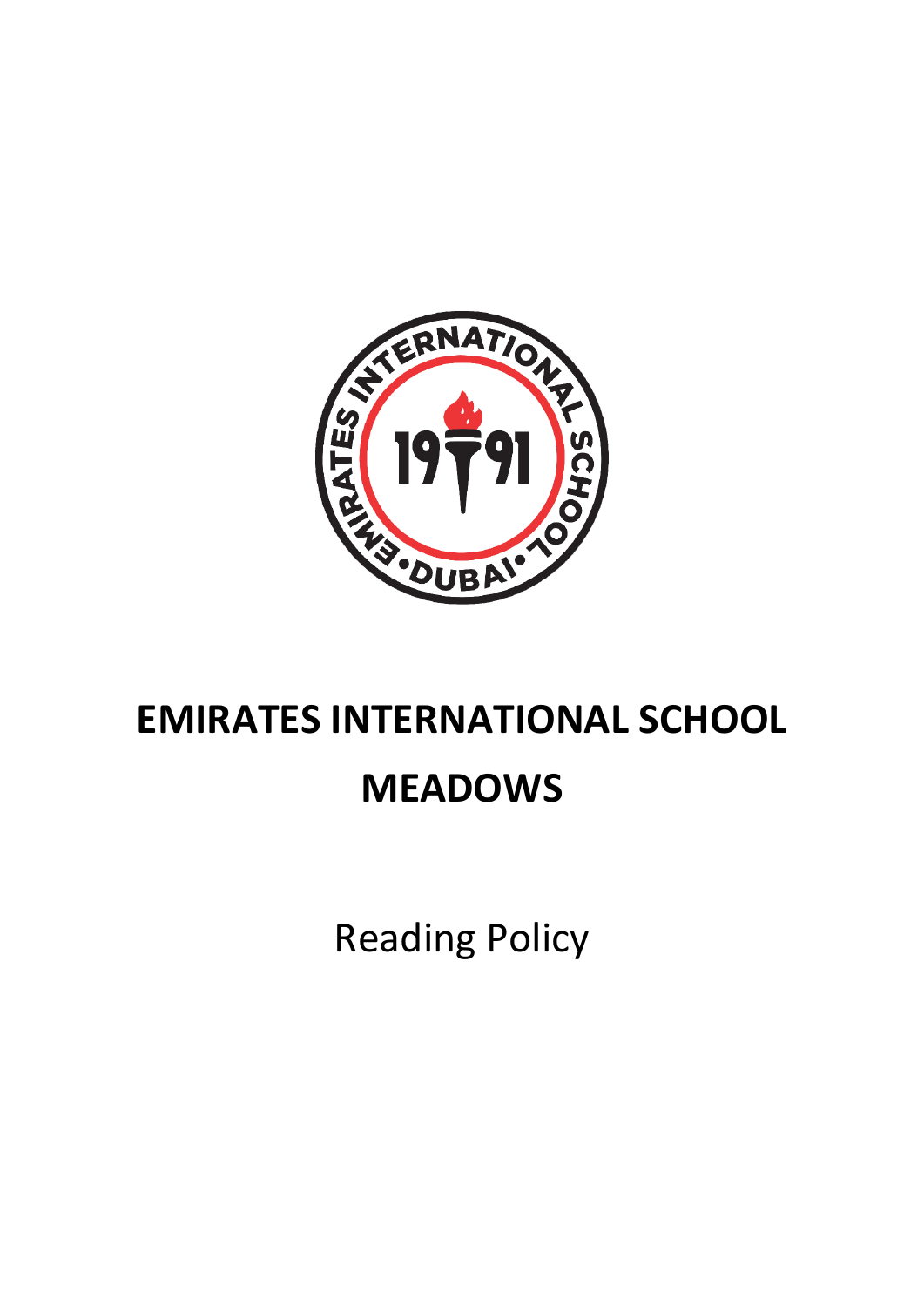

# **Emirates International School – Meadows**

# **Reading Policy**

# **Rationale**

Reading is a vital skill that will support our students' learning across the whole curriculum. As a school, we will ensure that our students are taught to read with fluency, accuracy and understanding through a variety of discrete and inter-disciplinary learning opportunities.

Above all, we want the students in our school to become enthusiastic, independent and reflective readers. We want them to be passionate about reading as widely as possible, both for learning and for pleasure.

We believe that reading, and particularly reading for pleasure, has a direct impact on cognitive and social communicative development. Our aim is to develop each student's potential to where they are reading at, or above, their chronological age. We will quantify this development through a programme of assessment, intervention and data analysis. Baseline data obtained through NGRT, PM Benchmark, Probe, GL Assessment and CAT4 will inform intervention and planning with progress and development mapped against formative and summative assessment, alongside a rigorous school monitoring, evaluation and review process.

In order for our students to fulfil their potential in reading we need as much parental support as possible and our aim, with this policy, is to demonstrate how home and school can work together in partnership.

# **Our Teaching Philosophy**

The development of reading cannot be seen in isolation from writing, speaking and listening, and drama-based learning activities. The best readers are also the best writers – we read as writers and vice-versa. Strategies for writing, speaking and listening, and drama therefore form an integral part of this Reading Policy.

In our school, we strive to provide our students with a stimulating learning environment where reading materials are presented in an attractive and inviting way. Furthermore, within Language lessons we create an environment that stimulates the generation of ideas from texts where all ideas are accepted and valued.

Our teachers act as role models in their enthusiasm for both reading and writing by keeping up to date with current children's/young adults' literature.

# **Aims**

We will develop our students' reading within an integrated programme of writing and speaking and listening, and drama.

Our aims for reading are to:

• Instill our students with a lifelong love of reading, share with them an enthusiasm for children's/young adults' literature and help them to recognise the value of reading as a life skill.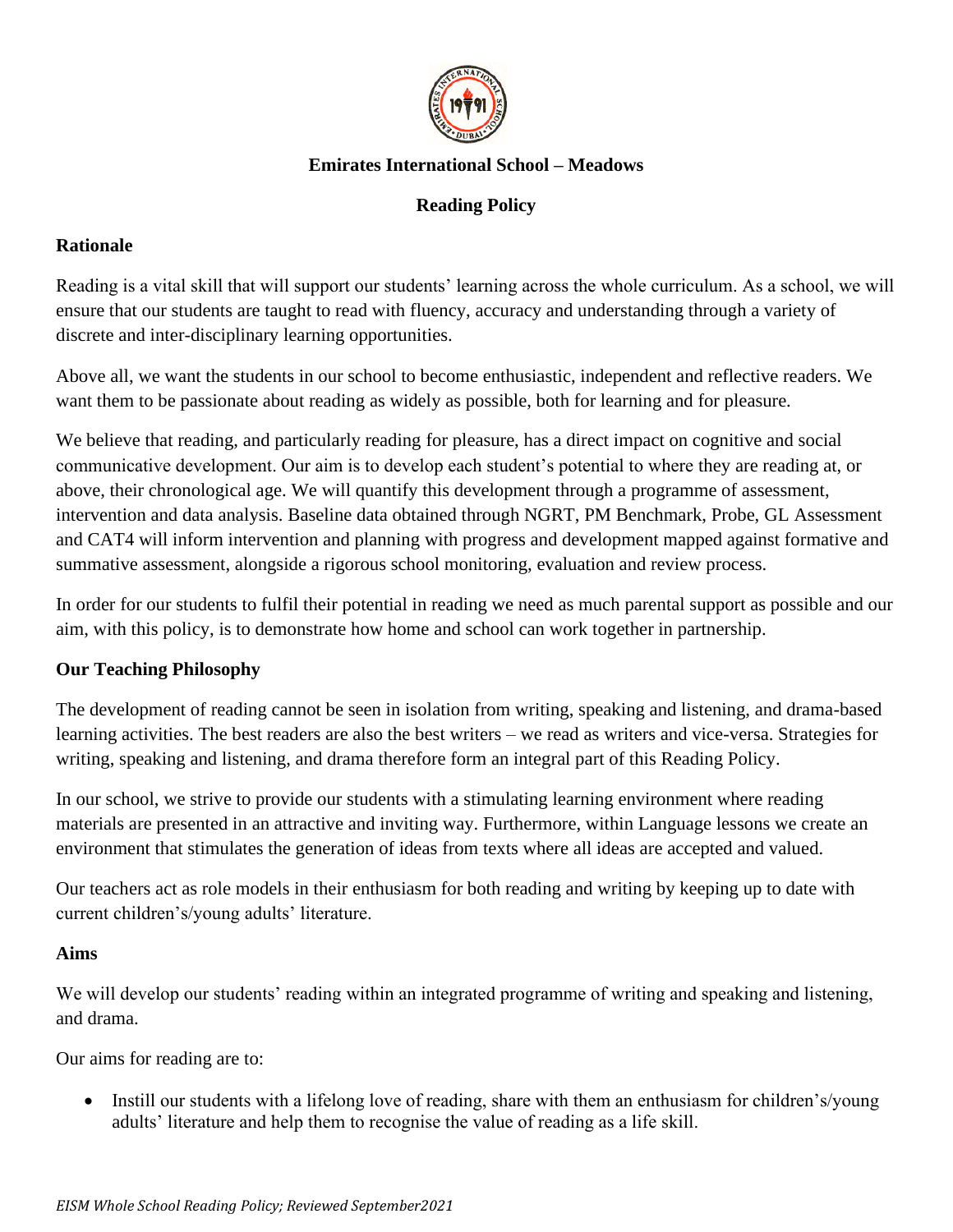- Encourage our students to become enthusiastic and reflective readers by introducing them to high quality texts from a variety of cultures and in a range of different styles and formats.
- Develop our students' understanding of a variety of text types, including non-fiction, fiction, poetry and drama.
- Develop our students' confidence, fluency and independence when reading for different purposes.
- Develop our students' abilities to reflect on and have an interest in what they have read, and the language and punctuation choices made by the author.
- Use drama and role-play, where appropriate, to immerse students in the text.
- Ensure our students have sound phonic awareness and use a phonics first approach to reading.
- Use digital systems to access and locate texts

# **Teaching Approaches and Strategies**

Reading is taught throughout the whole school discretely as part of Language lessons and as an integral part of the school day in all other curriculum areas.

During Language lessons and other areas of the curriculum, our students have the opportunity to experience a wide range of high quality texts (both fiction and non-fiction) and are encouraged to respond and reflect on these. Through the use of shared and guided reading students will experience good models of reading and reading discussion, through a variety of quality texts written for a range of purposes. Making judgements about what is read, and the ability to respond critically to what is significant in a text develops as readers gain experience of a wide variety of texts. During guided reading sessions we use the VIPERS (Vocabulary, Inference, Prediction, Explanation, Retrieval, Sequence or Summarise) method. The 6 domains focus on the comprehension aspect of reading and ensure that teachers ask, and students are familiar with, a range of questions. They allow the teacher to track the type of questions asked and the children's responses to these which allow for targeted questioning afterwards.

All students are provided with regular meaningful opportunities to visit the school library. The purpose of this is to widen their experiences of effectively utilizing library resources, developing library-based and research skills and to encourage reading for pleasure in and out of school.

# **Early Years Foundation Stage**

Reading in the EYFS is aimed at developing secure phonic skills through the use of Read Write Inc. This ensures a phonics-first approach to teaching reading, writing and spelling. The teaching is multi-sensory and active using the wider school environment to ensure that purposeful learning is taking place. Explicit phonics lessons are delivered in targeted groupings to ensure that each student receives individualized provision designed to enable them to make good progress with their phonetical knowledge and understanding.

Letter sounds are sent home as they are introduced in class to consolidate learning and to ensure parents remain up to date on progress being made by their child in school. Phonics workshops ensure that parents have a strong understanding of how phonics is taught in school, and how they can provide additional support at home.

The use of daily rhymes and story time ensure the development of reading literacy and healthy reading selfconcepts in Early Years through extensive shared and guided reading sessions. Our Early Years students follow the Oxford Reading Tree reading schemes.

# **Primary Years Programme**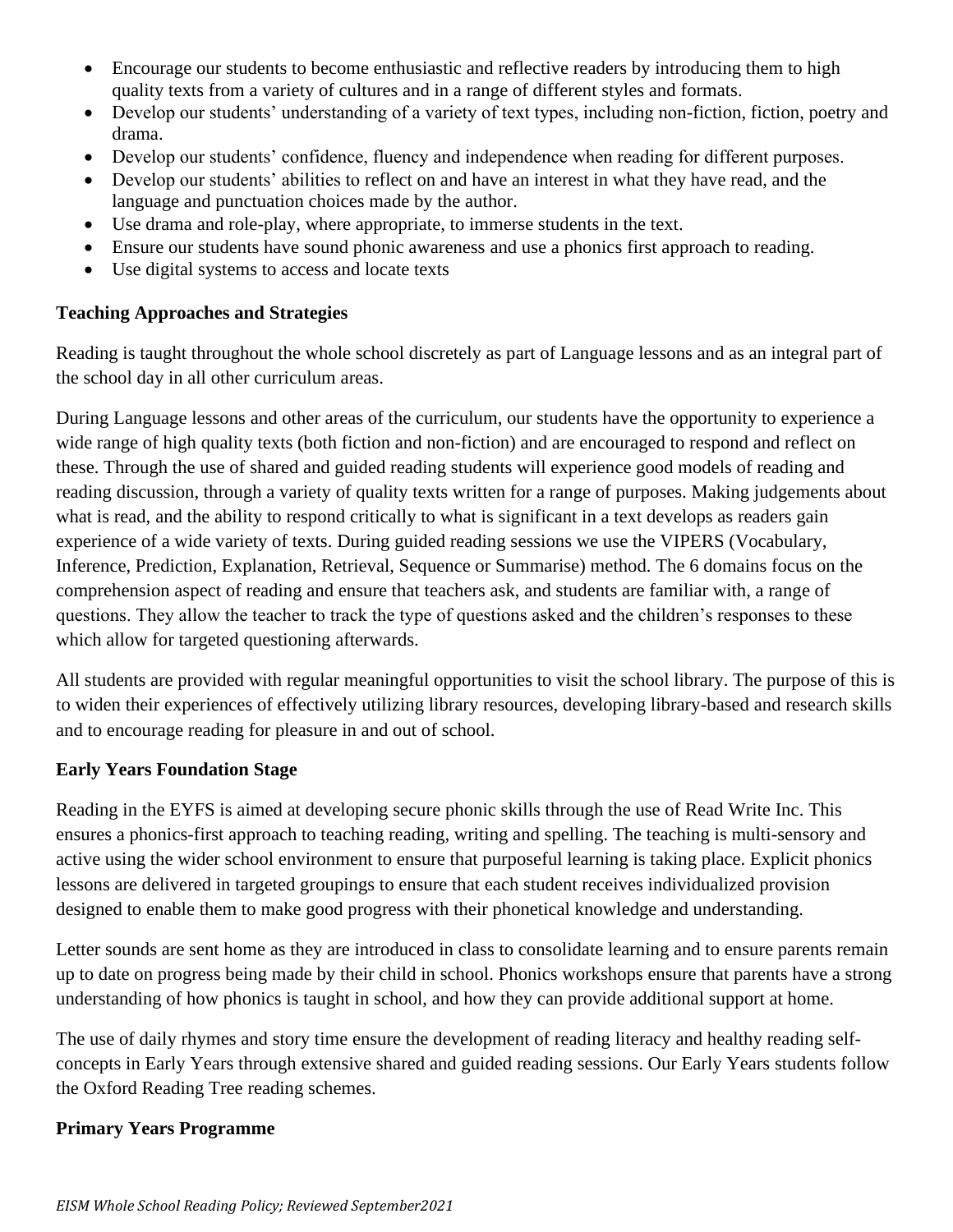Our students continue to follow the Read Write Inc phonics programme into Years 1 and 2, along with the Oxford Reading Tree and Big Cat Collins reading scheme. High quality fiction and non-fiction texts are carefully planned into each Unit of Inquiry which ensures that reading activities are meaningful and relevant to the learning taking place. Language across PYP is taught explicitly through the use of Key Performance Indicators for each Year Group; these, in turn, ensure that students continually make good progress as they move through Primary School.

In Year 1 teaching and learning focuses on building upon the skills learnt in Early Years and continual formative assessment targets any gaps in phonic knowledge. This is addressed through targeted phonics groups which continue through Year 1 and Year 2.

Daily reading activities in Years 1 and 2 focus on the development of high order reading skills which include inference, interpretation and integration of information through shared and guided reading.

Students in Years 3 to 6 continue to engage with rich literary content through their Units of Inquiry. The use of reading strategies with a focus on developing mastery in comprehension skills is of prime importance. Students rapidly gain higher order reading skills through guided, independent and group reading activities. They use reading strategies to comprehend a range of narrative and expository texts to retrieve key information, derive simple and complex inference, and comment on and evaluate authorial technique. Print and digital dictionaries and thesauri are extensively used during independent and group reading activities.

Teachers 'think aloud' and model and scaffold cognitive reading strategies: decoding, clarifying, visualising, inferring, predicting, synthesising, comparing and contrasting, evaluating, summarising and questioning.

Students are provided with high quality opportunities to develop their reading skills throughout all areas of the PYP curriculum.

# **Middle Years Programme**

Students in the MYP read a range of fiction and non-fiction genres for a wide variety of purposes. Teachers facilitate reading for meaning using a range of teaching methods and approaches which are integral to developing our students' wider reading and reading for pleasure.

Building upon PYP higher order reading skills, reading strategies in MYP are instrumental in creating gains in literacy across the curriculum. Applying reading strategies, our students derive meaning from conceptually dense texts and they can search, select and retrieve information, represent literal information, integrate and generate information, evaluate and reflect upon texts read.

Development in reading literacy is considered of prime importance for students as they move through the MYP as literacy and learning goals are found to have a positive impact on their self-esteem, motivation and attitude towards their learning. Reading resources focus on a range of texts from different genres that equip students with the necessary vocabulary, expression and organisational control to cope with the cognitive demands of the array of subjects being studied.

Reading lessons that train students to search and observe beyond their immediate experiences help them to appreciate, evaluate and respond to texts in a critical and reflective manner.

The processes followed at EISM aim to enable our students to read fluently and with accurate understanding to make informed and appropriate choices. Our students use pre-, post- and during reading strategies and apply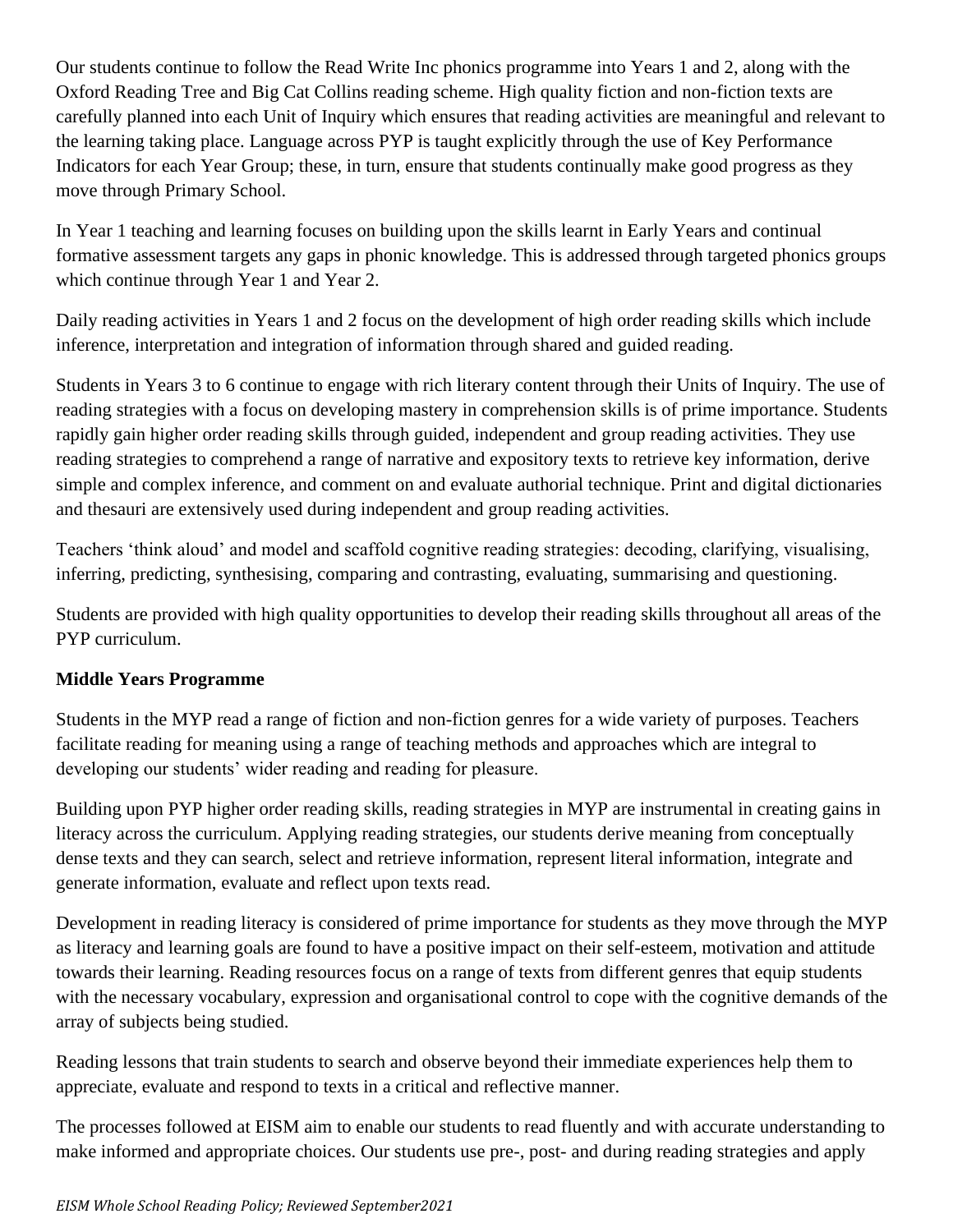techniques of skimming, scanning and text-marking effectively in order to research and appraise texts. This is done in conjunction with a selection of information from a wide range of texts and sources including print, media and digital resources.

Planned opportunities provided for students to demonstrate reading for pleasure include shared read aloud sessions, particularly for Shakespearean plays and works of other dramatists, reading and engaging with narratives of events or activities, writing of blurbs, blogs and books reviews, participating in library activities and poetry elocution and involvement in whole school reading activities.

Our students' skills of analysis, interpretation and literary critique is further developed in lessons where an authors' choices of language and use of thematic and dramatic techniques are discussed in detail. Students' skills of reconstructing texts based on their reading proficiency are assessed through response writing based on genre transformation. Moreover, the aptitude for application of inference, deduction and analysis leading to discernment of authentic information is developed and assessed through research reports or projects.

By the end of the MYP, our students are empowered to face the challenge of navigating countless avenues of exploration and sources of knowledge for developing a wider perspective of language study in the Diploma Programme.

# **Diploma Programme**

Building on the Middle Years Programme our DP students are exposed to a wide range of suitably challenging text types and are encouraged to participate in the decision-making process about the different texts they will read.

Independent research projects provide meaningful opportunities for our students to read widely on different themes, making use of Google Classroom to provoke and stimulate high quality discussion with their peers.

The Language and Literature course provides opportunities for our students to develop skills of textual analysis and to understand that texts, both literary and non-literary, can relate to culturally determined reading practices, and to encourage them to question the meaning generated by language and texts. The fluidity of this course allows students to make connections to global issues through a range of text types.

We place emphasis on 'Required Reading' and 'Recommended Reading' to ensure that our students have opportunities to extend their knowledge on particular subject areas.

# **The Reading Environment**

A Literacy-rich environment is maintained to immerse all students in highly stimulating activities that foster a reading culture across all phases of the school.

- Early Years Reading Garden
- Class Reading Areas in Early Years and Primary School
- Weekly timetabled Library lessons
- Primary School Units of Inquiry make use of carefully chosen texts to inspire and enhance student learning throughout the curriculum
- Primary and High School Reading Ambassadors
- Primary and High School Reading Buddies programme
- Use of drama and role-play, where appropriate, to immerse students in text
- A range of drama productions throughout Primary and High School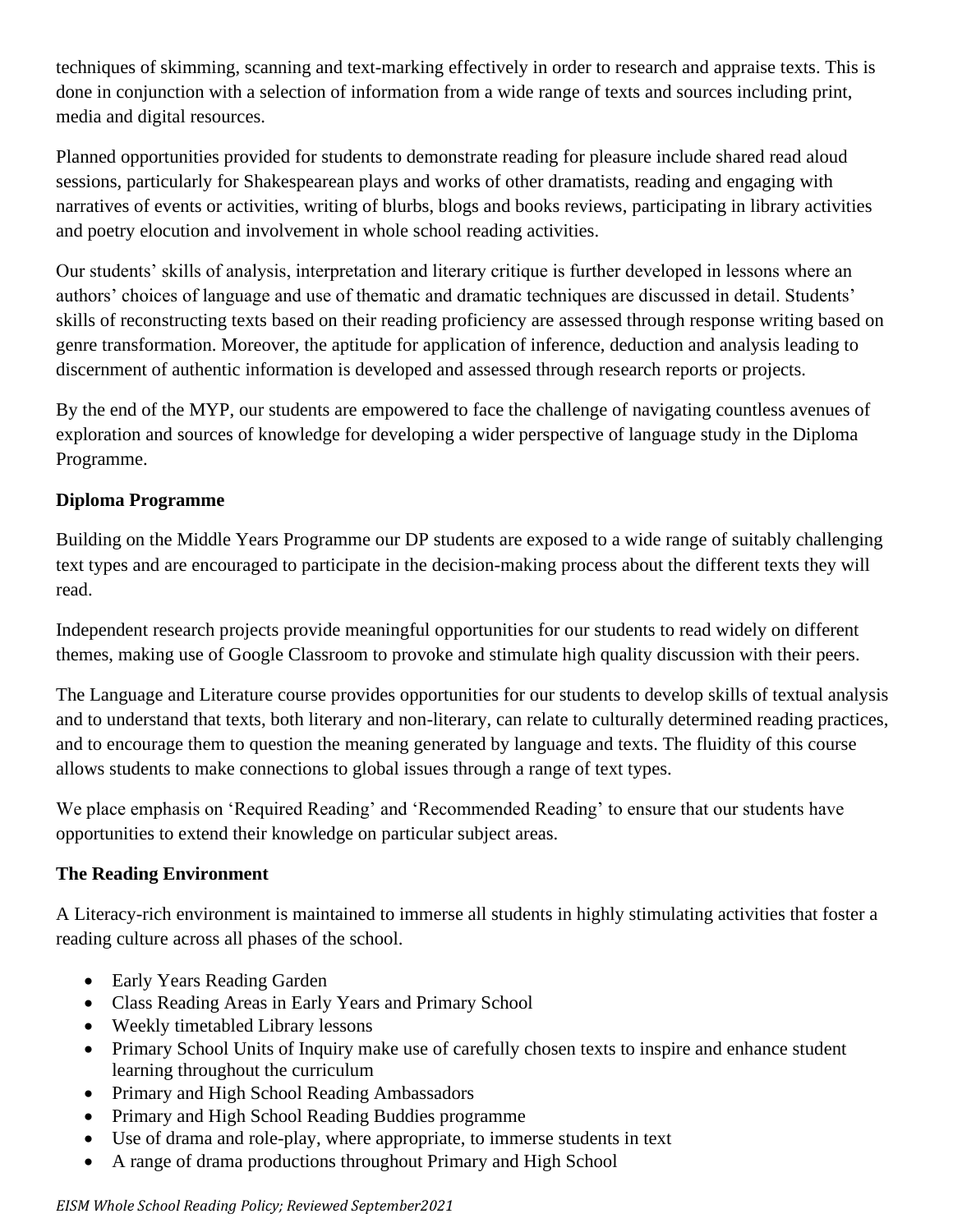- ICT in the classroom through iPads and interactive whiteboards to access digitally written materials
- A range of high quality After School Activities designed to develop reading skills and promote a love of reading for all ages and abilities
- Use of Reading Eggs program used throughout Primary School
- Reading Recovery programme used throughout Primary School
- Reading Committee comprised of staff across school focuses on engagement of students in high quality reading activities
- Snuggle with a Story suitcases in Primary School
- Primary and High School Participation in English and Arabic Chevron Readers' Cup and Emirates Literature Festival
- Author visits
- English and Arabic language book fairs
- World Book Day and Roald Dahl Day activities
- Whole class reading time
- Books for Birthdays
- EISM community book swap programme
- Mother Tongue book section in the School Library

#### **School Library**

Our students have access to a wide range of fiction and non-fiction genres in English and Arabic in the whole school library. All students have a timetabled library lesson each week where they learn how to use the library effectively, further develop their research skills and are able to use the loan system to select a book to borrow. Books are organised by reading age to ensure that students select texts which are both meaningful and challenging. Our students are encouraged to share their favourite books and authors through feedback sessions, reading reflections and displays in the library.

# **Home-School Reading Programme**

Students are provided with a reading scheme book on a weekly basis which is appropriate to their reading age. Teachers listen to their students in class, and books are also taken home so that parents can also actively participate in supporting their child in further developing their reading skills. All readings within and beyond school are recorded in the student's reading journal. Parental workshops are offered to provide parents with helpful strategies in listening to their child read. Once students have become successful independent readers they select books from the school library at an appropriate level to their reading age. They are given opportunities for independent reading during the school week in both Primary and High School.

# **Reading Intervention**

Students are continually assessed throughout each term and at periodic Data Captures in all phases in order to monitor their progress in reading. Targeted phonics groupings in Early Years and Years 1 and 2 ensure that students receive the specific support required to enable them to make good progress in their phonic knowledge. Struggling readers receive support through the Reading Recovery programme and from specialist teaching staff.

# **Learning Environment**

Print-rich displays across the school in both public areas and in classrooms reflect high quality texts being studied, a range of reading initiatives and a love of reading. Our students' written work samples on displays reflect the well-embedded reading-writing connection.